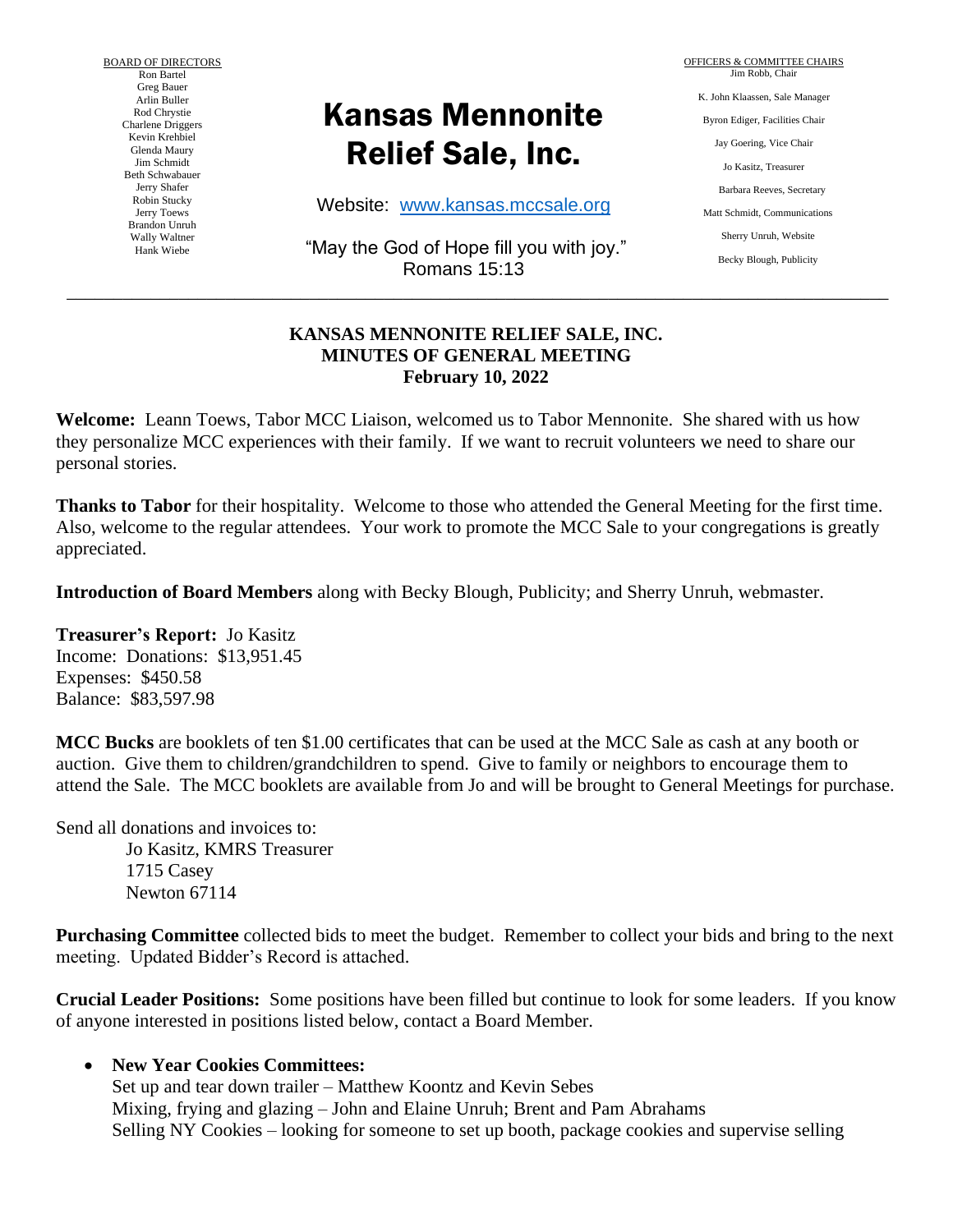- **Domestic Arts Building Superintendent:** Need someone to set up booths, work with food booth chairs, keep building clean including bathrooms and help tear down after Sale
- **Pride of Kansas Superintendent:**

Position filled with three young ladies from Journey, South Hutch; Linda Goering has also volunteered to help with children's activities

• **Verenike Frying and Selling in Domestic Arts:**

Need someone to take over leadership of frying and selling verenike and sausage in Domestic Arts. Current Committee will train this year.

**Sign up Genius** will be on KMRS website for volunteers to sign up to serve at all the different booths; such as Kansas Crafts, Plants and Things, Feeding the Multitude, Quilters, Corner, New Year Cookies, Children's Building, and other options. Tap people on shoulders letting them know of opportunities to serve. Share your personal experiences of helping at the Sale. We are finding that a personal conversation either by phone or in person is better than an email.

## **Price Changes:**

If your Committee wants the Board to consider price changes, please contact a Board Member by March 1. Prices need to be consistent of similar items throughout the Sale. We know supply costs are up. If you need new signs after price changes, contact Prestige Printing, Hesston, or Baker Bros Printing, Hillsboro.

**Good Hygiene** is very important as we start to make pies, zwieback, bohnee berroggi, bread. Be mindful of washing hands and clean countertops. This is even more important during Covid break outs.

**Children's Auction** is needing good toys, bikes, games and other kid friendly items to sell to the younger generation. This is an opportunity for children to learn about auctions and giving to MCC. These items can be brought to the Pride of Kansas building Friday or Saturday morning before 9:30. Auction will be at 10:00 on **Saturday** 

# **Publicity Report:** Becky Blough:

- Bulletin/Newsletter announcements are being sent out
- Remember to share info about Fellowship Meals; encourage your congregation to offer a meal either in person or carry out
- Continue to promote My Coins Count
- Sale Bill deadline is February  $28$  send pictures and info to [photos@kansas.mccsale.org](mailto:photos@kansas.mccsale.org)
- Talk to people in person encouraging them to volunteer at the Sale.

# **Communication Report:** Matt Schmidt:

- If Committees want to use Sign Up Genius, contact Sherry Unruh at unruh.sherry@gmail.com
- Promote the KMRS website and Facebook. This is the best place to gain information regarding the Sale
- Website has Liaison tab with helpful info and included Liaison Handbook

## **Pies:** Thelma Kauffman

• Pin tins will be distributed next month. If you are unable to attend meeting, make arrangements for someone to pick up for you.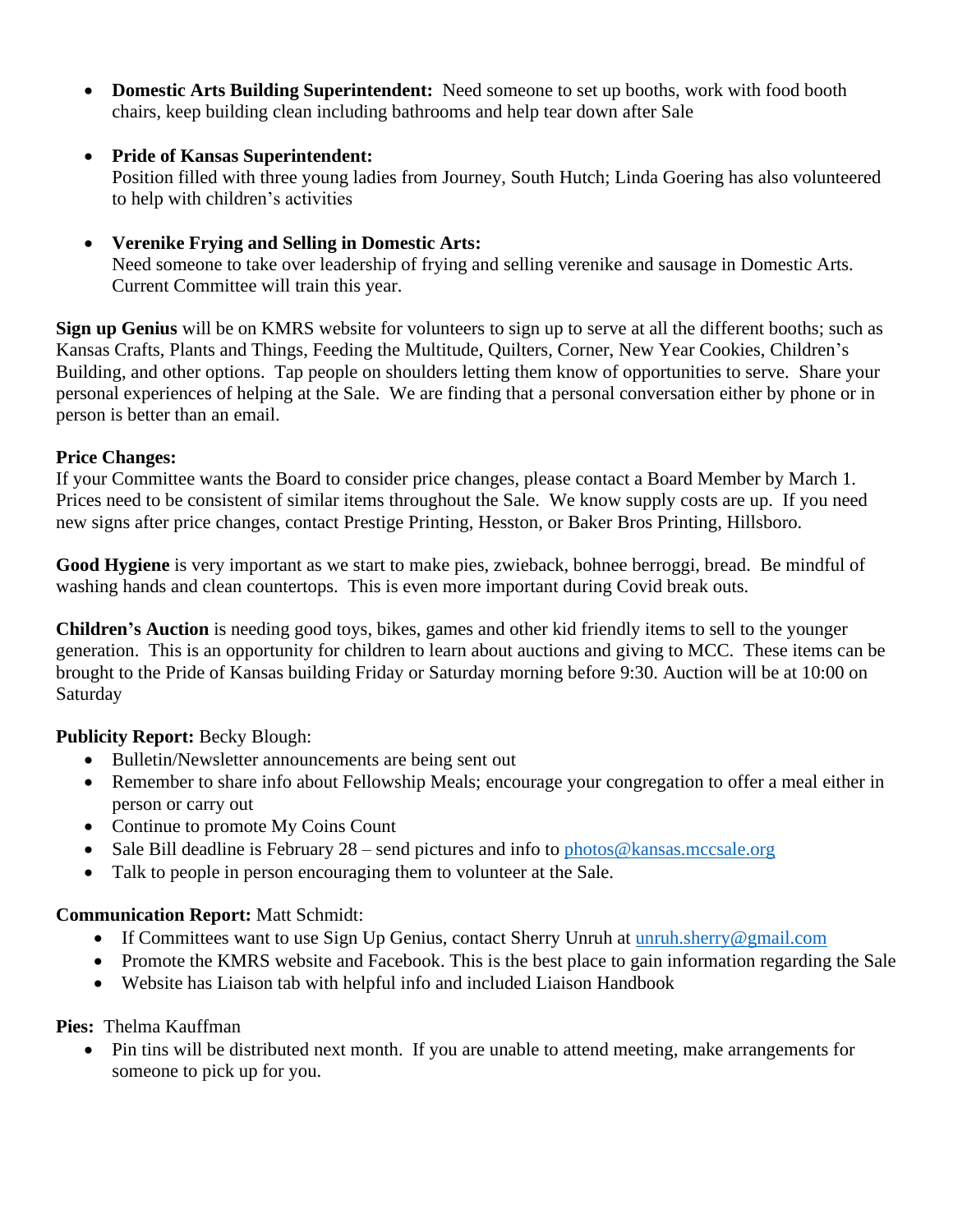## **Verenike Making:** Karen Hiebert

- Verenike making will take place in Hillsboro on Saturday, March 26, 2022. Note the change of date to a Saturday.
- Sign up Genius will be on website

## **Feeding the Multitude:** Delbert Peters

- Meals will be served as box meals. If County allows eating in large group, tables will be available in Cottonwood Courts. Otherwise, meals will be carry out.
- Verenike, gravy and sausage will be served
- Adding Bohne Berroggi and Borscht this year.
- No moos, pie, bread, or relishes
- Planning to make 3500 meals

## **Silent Auction:** Matt Schmidt**.**

• Thanks to everyone who brought items for Silent Auction. Remember to let me know if you have other items. If you aren't sure at which auction your item should be sold, ask. We will help with that decision to bring the most money.

## **Kansas Crafts:**

• Tea Towels already stamped and ready to embroider are available. These sell very well at Kansas Crafts. Feel free to pick up a set and distribute to ladies in your congregation. Update: all packets were picked up at meeting! Remember to bring to Kansas Crafts the weekend of Sale.

## **Quilter's Corner:** Ann Smith

- See attached flyer
- Take donations to MCC Center clearly marked for Quilter's Corner

## **Restoration of Vehicles, Tractors, etc:** Jerry Toews

- We are able to fix up donated items with the generous help and donation of tires, parts, time from many
- If donated item takes too much to fix up for Sale, it is sold privately on market place, Craig list, etc

## **Breakfast:** Buhler Mennonite

- Pancakes, eggs, sausage will be served in clam shells
- Prices will increase to \$10/adult; \$7 children

## **Plants and Things:** Kristi Unruh

- Start splitting your house plants
- Start your other plants
- Nice presentation of plant sells best
- Bring boxes/flats for buyers to use
- Sign up will be on website

## **Run for Relief:** Amy Schmidt

- 25<sup>th</sup> anniversary for Run for Relief 5K walk/run
- Will be held at Rice Park on Saturday morning
- There will be a virtual option offered. Walk/Run can be completed any time before Sale weekend
- Encourage walkers/runners to collect additional funds as that is the way to raise the most money
- Sign up is on website